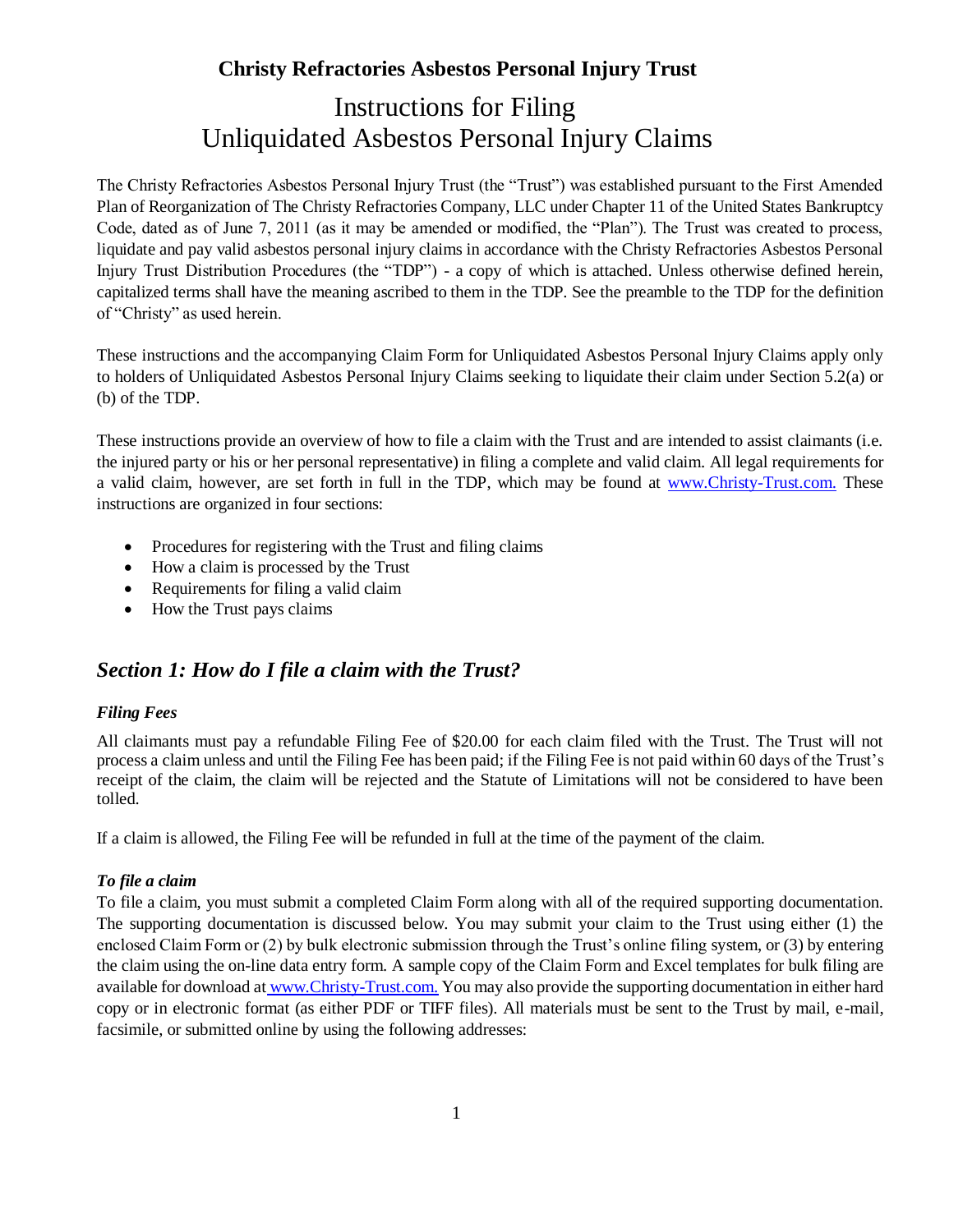## Instructions for Filing Unliquidated Asbestos Personal Injury Claims

#### **Mail Submissions:**

Christy Refractories Asbestos Personal Injury Trust C/O Verus Claims Services, LLC 3967 Princeton Pike Princeton, New Jersey 08540 Telephone: (609) 466-0427 Facsimile: (609) 466-1449 **E-mail**: [support@verusllc.com](mailto:support@verusllc.com)

#### **Online submissions**: <https://trust.verusllc.com/trust>

To use the Trust's electronic submission application, law firms must first execute the Electronic Filer Agreement attached to these instructions. The Electronic Filer Agreement is also available for download at [www.Christy-Trust.com.](http://www.christy-trust.com/) The Trust strongly recommends that law firms make use of the online filing option, as it significantly reduces the time and expense required for processing claims.

All law firms must also complete the Law Firm Registration Form prior to submitting claims. The Law Firm Registration form is also available for download at [www.Christy-Trust.com.](http://www.christy-trust.com/) Registering with the Trust is required in order for the Trust to confirm tax identification numbers prior to disbursements as required by the Internal Revenue Service.

Every effort should be made to submit the Claim Form and all required documentation at the same time. Incomplete submissions will not be placed in the first-in-first-out (FIFO) processing queue – and therefore will not be reviewed by the Trust – until such time as any missing required information and/or documentation is provided by the claimant. Incomplete submissions also increase processing time for all claimants and consume valuable Trust resources which would otherwise be available for the payment of claims. Questions regarding the Claim Form and the claim process may be directed to:

Mark Eveland (609) - 466-0427 x1004 meveland@verusllc.com

#### *Statute of Limitations*

All claims must be filed before the expiration of the relevant statute of limitations. See Section 5.1(a)(2) of the TDP for details on the application of the statute of limitations and tolling provisions.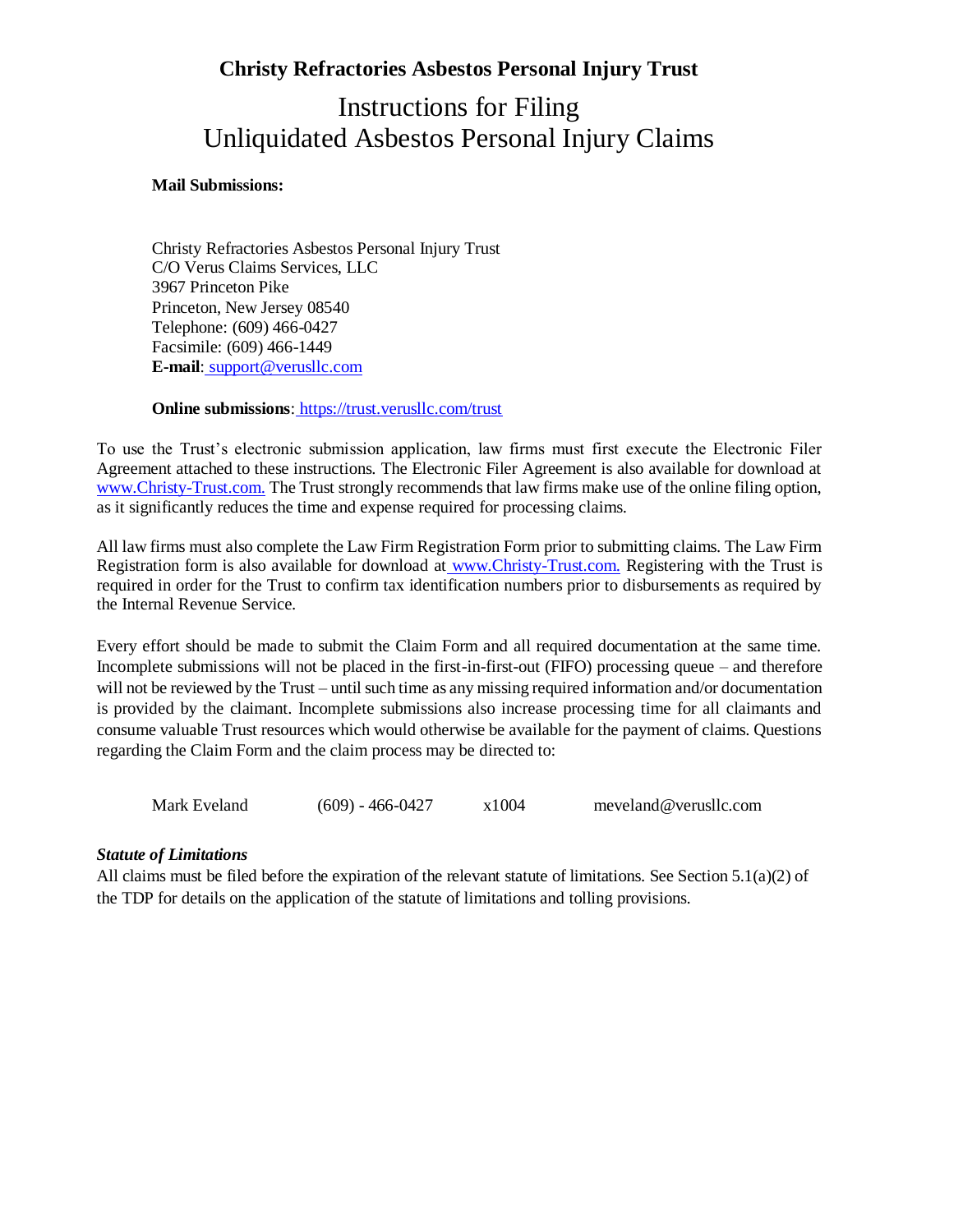# **Christy Refractories Asbestos Personal Injury Trust** Instructions for Filing Unliquidated Asbestos Personal Injury Claims

#### *Disease Levels*

Claims are categorized according to eight asbestos-related Disease Levels. The Disease Levels are:

Mesothelioma (Level VIII) Lung Cancer 1 (Level VII) Lung Cancer 2 (Level VI) Other Cancer (Level V) Severe Asbestosis (Level IV) Asbestosis/Pleural Disease (Level III) Asbestosis/Pleural Disease (Level II) Other Asbestos Disease - Cash Discount Payment (Level I)

Each Disease Level has been assigned medical and exposure criteria; seven of the eight Disease Levels have Scheduled Values (for Expedited Review), and five Disease Levels have ranges of values (for Individual Review) as well. The Disease Level values have been selected and derived from the best available information considering the settlement histories of Chrity and the rights claimants would have in the tort system absent the bankruptcy, with the intention of achieving a fair allocation of the Trust's assets among injured parties suffering from different diseases.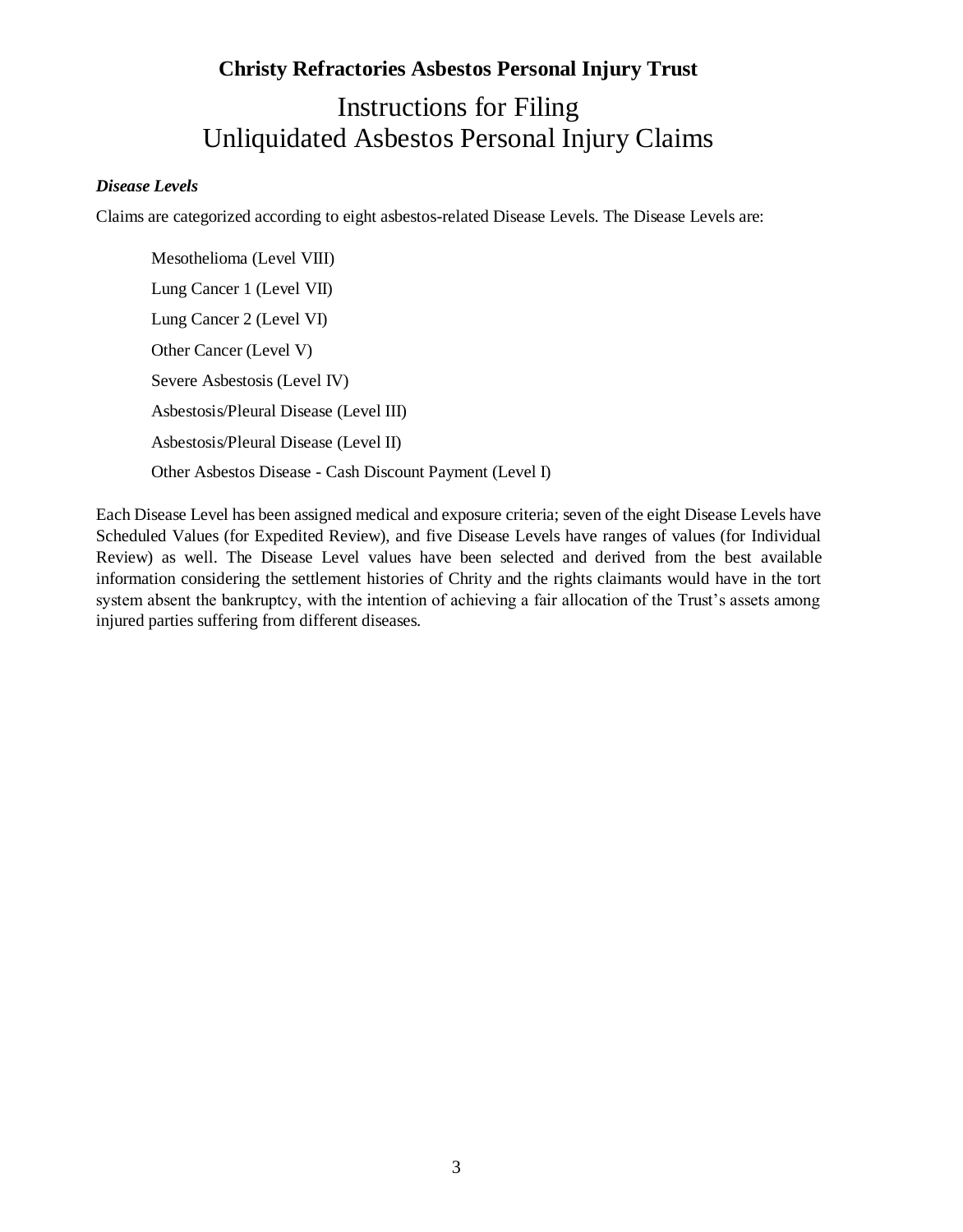# Instructions for Filing Unliquidated Asbestos Personal Injury Claims

### *Required Information & Supporting Documentation*

Claims will only be placed in the FIFO processing queue for further review by the Trust when they are determined to be "sufficiently complete" per Section  $5.1(a)(1)$  of the TDP. In order to meet the "sufficiently complete" requirement, all of the following information must be provided with the initial submission:

#### *Required Data*

 $\overline{\phantom{a}}$ 

| <b>Claim Form Section</b>                             | Label                                                        |
|-------------------------------------------------------|--------------------------------------------------------------|
| <b>Claims Process</b>                                 | <b>Expedited Review or Individual Review</b>                 |
| Section 1: Injured Party Information                  | Last Name                                                    |
| Section 1: Injured Party Information                  | <b>First Name</b>                                            |
| Section 1: Injured Party Information                  | <b>Social Security Number</b>                                |
| Section 1: Injured Party Information                  | Date of Birth                                                |
| Section 1: Injured Party Information                  | Date of Death (if applicable)                                |
| Section 1: Injured Party Information                  | Gender                                                       |
| Section 2: Law Firm/Attorney Information              | Filer ID                                                     |
| Section 3: Asbestos Related Injury                    | Disease Level                                                |
| Section 3: Asbestos Related Injury                    | Diagnosis Date                                               |
| Section 6: Asbestos Litigation and Claims History     | Lawsuit Filing Date (if a lawsuit was filed)                 |
| Section 6: Asbestos Litigation and Claims History     | State Filed (if a lawsuit was filed)                         |
| Section 6: Asbestos Litigation and Claims History     | Court (if a lawsuit was filed)                               |
| Section 6: Asbestos Litigation and Claims History     | Docket Number (if a lawsuit was filed)                       |
| Section 6: Asbestos Litigation and Claims History     | Claimant's Jurisdiction Selection (if no lawsuit             |
|                                                       | was filed)                                                   |
| Section 7: Occupational Exposure to Asbestos Products | <b>Start Date</b>                                            |
| Section 7: Occupational Exposure to Asbestos Products | <b>End Date</b>                                              |
| Section 7: Occupational Exposure to Asbestos Products | Occupation                                                   |
| Section 7: Occupational Exposure to Asbestos Products | Site of Exposure                                             |
| Section 7: Occupational Exposure to Asbestos Products | Site Location City                                           |
| Section 7: Occupational Exposure to Asbestos Products | <b>Site Location State</b>                                   |
| Section 7: Occupational Exposure to Asbestos Products | <b>Site Location Country</b>                                 |
| Section 7: Occupational Exposure to Asbestos Products | Industry                                                     |
| Section 7: Occupational Exposure to Asbestos Products | Description<br>of<br>Significant<br>Occupational<br>Exposure |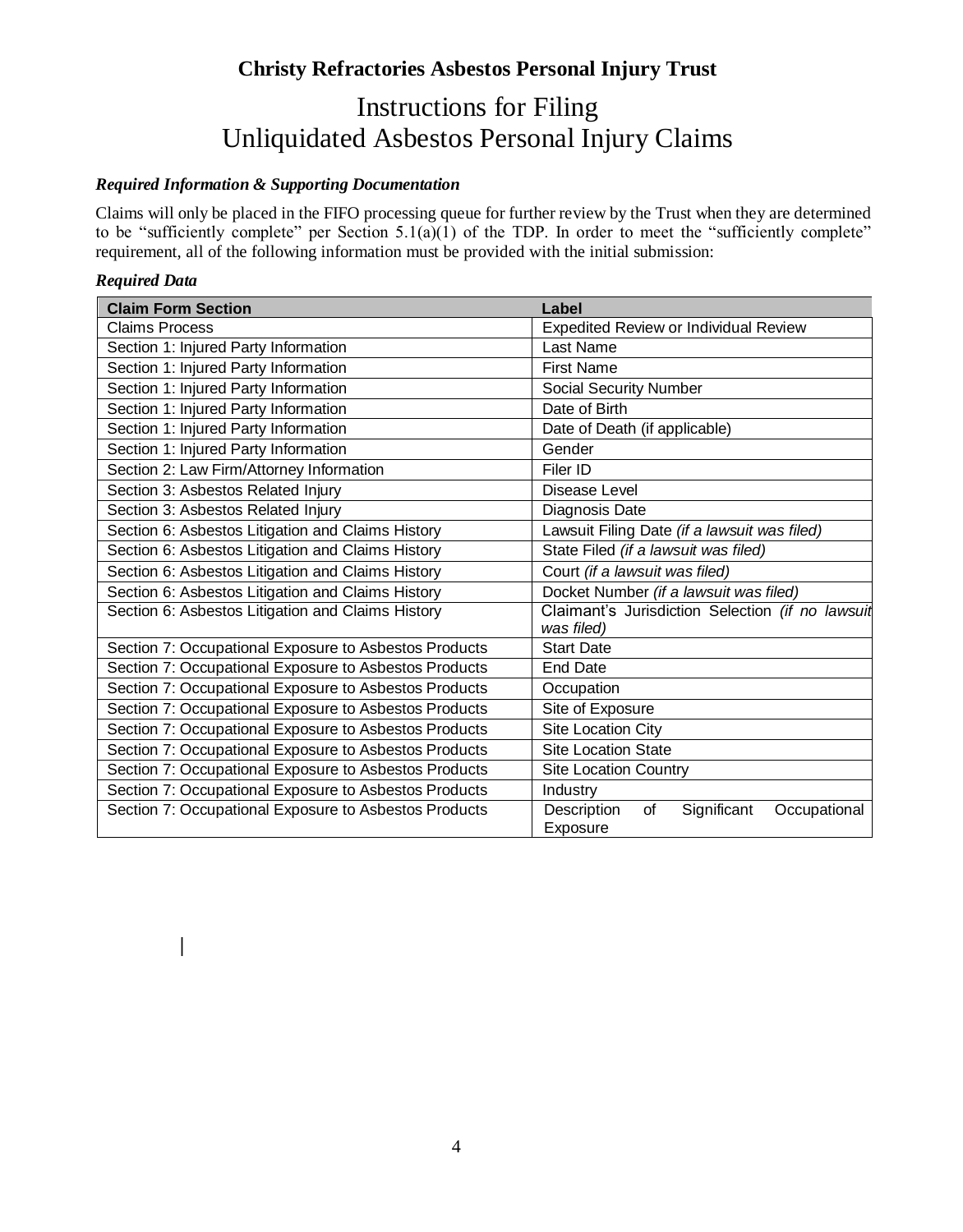# Instructions for Filing Unliquidated Asbestos Personal Injury Claims

#### *Required Supporting Documentation*

In order for a claim to be deemed sufficiently complete for review, the claimant must submit the following supporting documentation:

| For all claimants:                                                                                                                                                                                                                                                                                                                                                          |
|-----------------------------------------------------------------------------------------------------------------------------------------------------------------------------------------------------------------------------------------------------------------------------------------------------------------------------------------------------------------------------|
| Medical records supporting the diagnosis of the claimed Disease Level.                                                                                                                                                                                                                                                                                                      |
| Proof of Christy Exposure, as required by the TDP.                                                                                                                                                                                                                                                                                                                          |
| For deceased injured parties:                                                                                                                                                                                                                                                                                                                                               |
| Death certificate.                                                                                                                                                                                                                                                                                                                                                          |
| For claims for lost wages or Exigent Hardship Claims:                                                                                                                                                                                                                                                                                                                       |
| Documentation supporting the claim that any and all wage loss incurred by the injured party was the<br>result of the injured party's asbestos-related disease. This documentation would include, but not be<br>limited to, medical records and/or reports, reports from governmental or insurance agencies and/or<br>reports from the injured party's most recent employer. |
| Tax returns and/or W-2 forms for the last three (3) full years of employment.                                                                                                                                                                                                                                                                                               |
| Other supporting documentation, as applicable:                                                                                                                                                                                                                                                                                                                              |
| Letters of Administration or other proof of the personal representative's official capacity, if<br>applicable pursuant to state law.                                                                                                                                                                                                                                        |
| Copy of tolling agreement (if applicable).                                                                                                                                                                                                                                                                                                                                  |
| For claims filed under Individual Review, any additional information and/or documents (see TDP<br>section $5.2(b)(2)$ ) the injured party or claimant would like the Trust to consider in evaluating the<br>claim.                                                                                                                                                          |

## *Section 2: How will claims be processed?*

#### *FIFO Processing Order*

In general, claims will be processed and a liquidated value will be assigned to claims in the order in which the claims are received by the Trust, on a first-in-first-out basis. The Trust assigns a unique Claim ID and FIFO processing number when the claim is deemed sufficiently complete for review (as defined above). See the Trust Procedures for discussion regarding the FIFO Processing Queue.

See section  $5.1(a)(1)$  of the TDP for detailed FIFO processing specifications.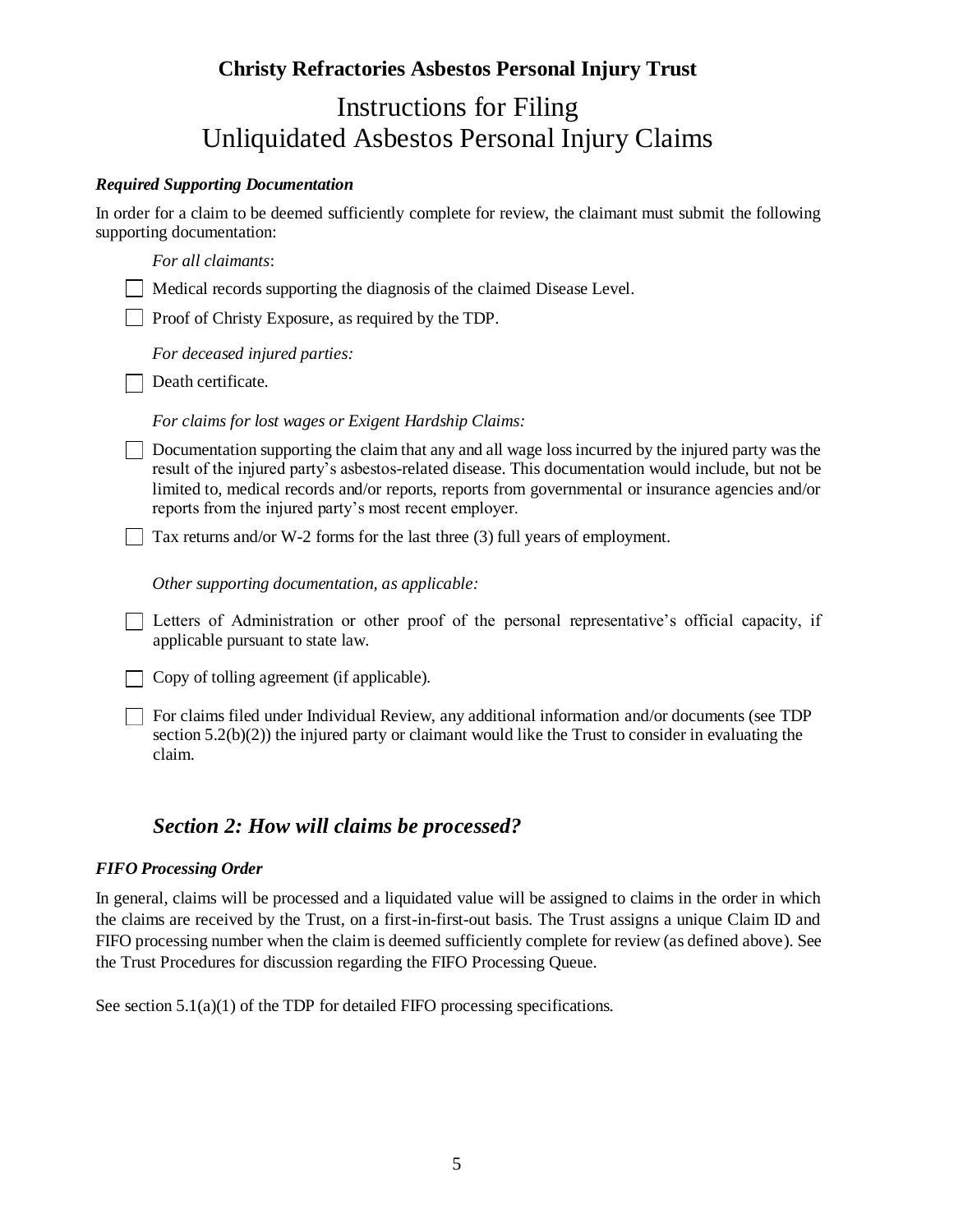# Instructions for Filing Unliquidated Asbestos Personal Injury Claims

#### *Liquidation of Claims*

When filing a claim, the claimant may elect either Expedited Review or Individual Review. If a claim is eligible for Expedited Review and no election is made by the claimant at the time the claim is filed, the Trust will review the claim under the Expedited Review process.

Because the detailed examination and valuation process pursuant to Individual Review requires substantial time and effort, claimants electing to undergo the Individual Review process may likely be paid later than if the claimant elected the Expedited Review process. If the claimant is seeking Individual Review, Sections 4, 8, 9 and 10 of the Claim Form must be completed to the extent applicable.

#### *Expedited Review*

Expedited Review is explained in Section 5.3(a) of the TDP. All claimants, except those with claims for Lung Cancer 2 (Disease Level VI), Foreign Claims, claims for Secondary Exposure, and Extraordinary Claims may elect Expedited Review of their claim. Under Expedited Review, the Trust will determine whether the claim meets the presumptive medical and exposure criteria for one of the seven Disease Levels eligible for Expedited Review, and will advise the claimant of its determination. If the Trust determines that a claim meets the criteria for one of the seven Disease Levels, the Trust will assign the claim the established Scheduled Value for that Disease Level. The Disease Levels and Scheduled Values are set forth at section 5.2(a)(3) of the TDP, and reproduced below. The Trust will tender to the claimant an offer of payment in an amount equal to the Scheduled Value multiplied by the Payment Percentage, as explained below. If the claimant accepts the offer, the claim will be paid as set forth in Section 4 of these instructions. If the claimant rejects the offer, the claimant may request Individual Review.

Alternatively, if the Trust concludes that a claim does not meet the presumptive Medical/Exposure Criteria for one of the seven Disease Levels eligible for Expedited Review, the Trust will deny the claim. If the Trust denies the claim, the claimant may then request Individual Review.

#### *Individual Review*

The Trust's Individual Review process provides a claimant with an opportunity for individual consideration and evaluation of a claim. All Lung Cancer 2 (Level VI) claims must be submitted for Individual Review. In addition, all Foreign Claims, as defined in Section 5.2(b)(1) of the TDP, all claims for Secondary Exposure, as described in Section 5.4 of the TDP, and all Extraordinary Claims, as defined in Section 5.3(a) of the TDP, must be submitted for Individual Review.

Any claimant whose claim fails to meet the presumptive Medical/Exposure Criteria required for liquidation under Expedited Review may seek Individual Review of his or her claim. For claims that fail to meet the presumptive Medical/Exposure Criteria, if the Trust is satisfied that the claimant has presented a claim that would be cognizable and valid in the tort system, the Trust may offer the claimant a liquidated value up to the Scheduled Value for the relevant Disease Level.

In addition, claimants holding claims in Disease Levels IV, V, VII or VIII may seek Individual Review in order to determine whether the liquidated value of their claims exceeds the Scheduled Value for the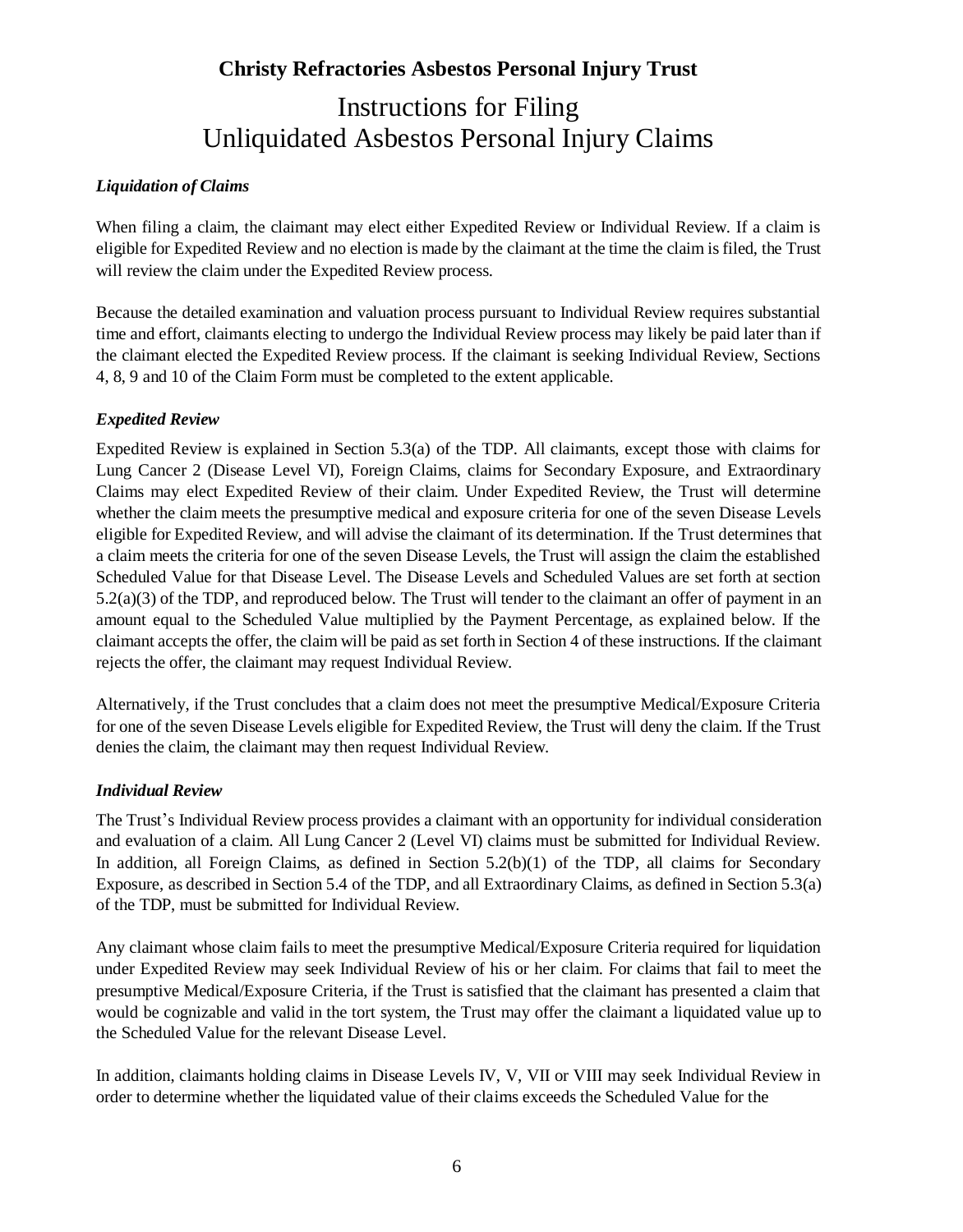# Instructions for Filing Unliquidated Asbestos Personal Injury Claims

relevant Disease Level. However, unless the claim qualifies as an Extraordinary Claim as described in Section 5.3(a) of the TDP, the liquidated value of a Disease Level III-VIII claim determined under Individual Review may not exceed the Maximum Value for the relevant Disease Level, as set forth in Section 5.2(b)(3) of the TDP. Also, the liquidated value of a claim that undergoes Individual Review may be determined to be less than the Scheduled Value the claimant would have received under Expedited Review.

Please refer to 5.2(b)(2) of the TDP for the valuation factors considered in the Individual Review process.

If the Trust determines that a claim for any Disease Level is deficient or does not qualify for payment, then the Trust will issue a notice of deficiency to the claimant or deny the claim.

If a claimant rejects the liquidated value offered after Individual Review, the claimant may challenge the resolution of the claim under the Trust's ADR procedures. See Section 5.9 of the TDP for ADR provisions.

#### *Extraordinary Claims, Exigent Haealth and Exigent Hardship Claims*

The TDP provides for Extraordinary Claims, Exigent Health and Exigent Hardship Claims. For details of the requirements for each of these types of claims, see Section 5.3 of the TDP.

## *Section 3: What are the requirements for a valid claim under the TDP?*

#### *General Requirements*

All claimants are required to submit a complete Claim Form with the required supporting documentation. Generally, at a minimum, the supporting documentation must consist of a medical report from the diagnosing physician and a death certificate, if applicable.

The following chart, used for Expedited Review, summarizes the Scheduled Values and Medical/Exposure Criteria for the various Disease Levels. This chart is only intended as a general guideline for a valid claim. As stated throughout these instructions, the TDP must be consulted to determine whether the claim satisfies the requirements for a valid claim. See Section  $5.2(a)(3)$  of the TDP for all applicable criteria.

| <b>Disease Level</b>      | <b>Scheduled Value</b> | <b>Medical/Exposure Criteria</b>                                                                                                                                                                                                                        |
|---------------------------|------------------------|---------------------------------------------------------------------------------------------------------------------------------------------------------------------------------------------------------------------------------------------------------|
| Mesothelioma (Level VIII) | \$90,000               | $(1)$ Diagnosis of mesothelioma; and $(2)$<br>Christy Exposure as defined in Section<br>$5.6(b)(3)$ of the TDP.                                                                                                                                         |
| Lung Cancer 1 (Level VII) | \$40,000               | (1) Diagnosis of a primary lung cancer<br>plus evidence of an underlying Bilateral<br>Asbestos-Related Nonmalignant Disease,<br>(2) six months Christy Exposure prior to<br>December 31, 1986, (3) Significant<br>Occupational Exposure to asbestos (as |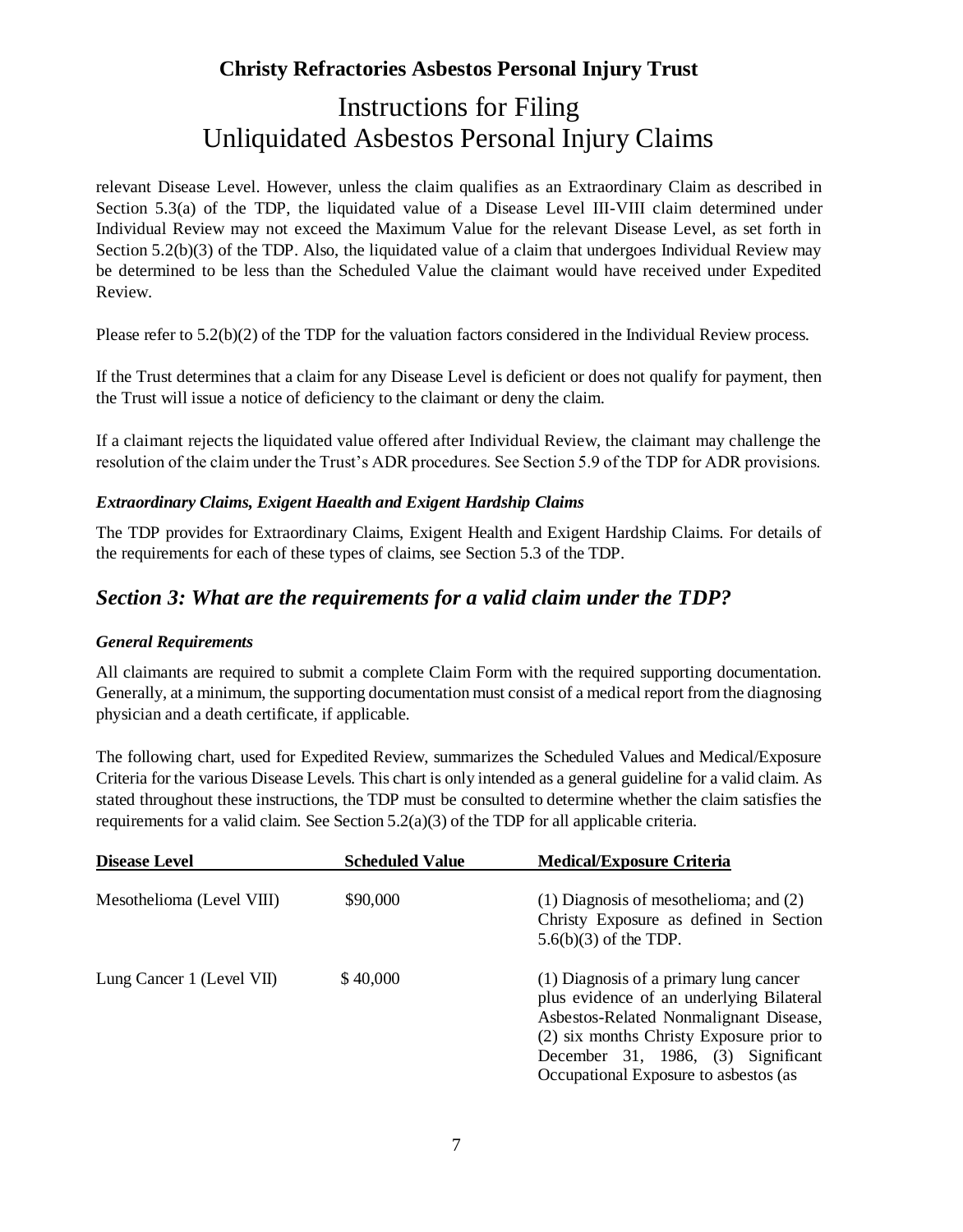# Instructions for Filing Unliquidated Asbestos Personal Injury Claims

|                                                |          | defined in Section $5.6(b)(2)$ of the TDP),<br>(4) supporting<br>medical<br>and<br>establishing<br>asbestos<br>documentation<br>exposure as a contributing factor in<br>causing the lung cancer in question.                                                                                                                                                                                                                                                                                                                 |
|------------------------------------------------|----------|------------------------------------------------------------------------------------------------------------------------------------------------------------------------------------------------------------------------------------------------------------------------------------------------------------------------------------------------------------------------------------------------------------------------------------------------------------------------------------------------------------------------------|
| Lung Cancer 2 (Level VI)                       | None     | (1) Diagnosis of a primary lung cancer,<br>(2) Christy Exposure prior to December<br>31, 1986, and (3) supporting medical<br>establishing<br>documentation<br>asbestos<br>exposure as a contributing factor in<br>causing the lung cancer in question.                                                                                                                                                                                                                                                                       |
| Other Cancer (Level V)                         | \$20,000 | (1) Diagnosis of a primary colorectal,<br>laryngeal, esophageal, pharyngeal, or<br>stomach cancer, plus evidence of an<br>underlying Bilateral Asbestos-Related<br>Nonmalignant Disease, (2) six months<br>Christy Exposure prior to December 31,<br>1986,<br>$(3)$ Significant<br>Occupational<br>Exposure to asbestos, and (4) supporting<br>medical<br>documentation<br>establishing<br>asbestos exposure as a contributing factor<br>in causing the other cancer in question.                                            |
| Severe Asbestosis (Level IV)                   | \$40,000 | $(1)$ Diagnosis of asbestosis with ILO of<br>$2/1$ or greater, or asbestosis determined by<br>pathological evidence of asbestos, plus (a)<br>TLC less than 65%, or (b) FVC less than<br>65% and FEV1/FVC ratio greater than<br>65%, (2) six months Christy Exposure<br>prior to December 31, 1986,<br>Significant Occupational Exposure<br>(3)<br>to asbestos, and (4) supporting medical<br>documentation<br>establishing<br>asbestos<br>exposure as a contributing factor in<br>causing the pulmonary disease in question. |
| Asbestosis/Pleural Disease (Level III) \$9,000 |          | (1) Diagnosis of Bilateral Asbestos-<br>Related Nonmalignant Disease plus (a)<br>TLC less than 80%, or (b) FVC less than<br>80% and FEV1/FVC ratio greater than or<br>equal to 65%, and (2) six months Christy<br>Exposure prior to December 31, 1986, (3)<br>Significant Occupational Exposure to<br>asbestos, and (4) supporting                                                                                                                                                                                           |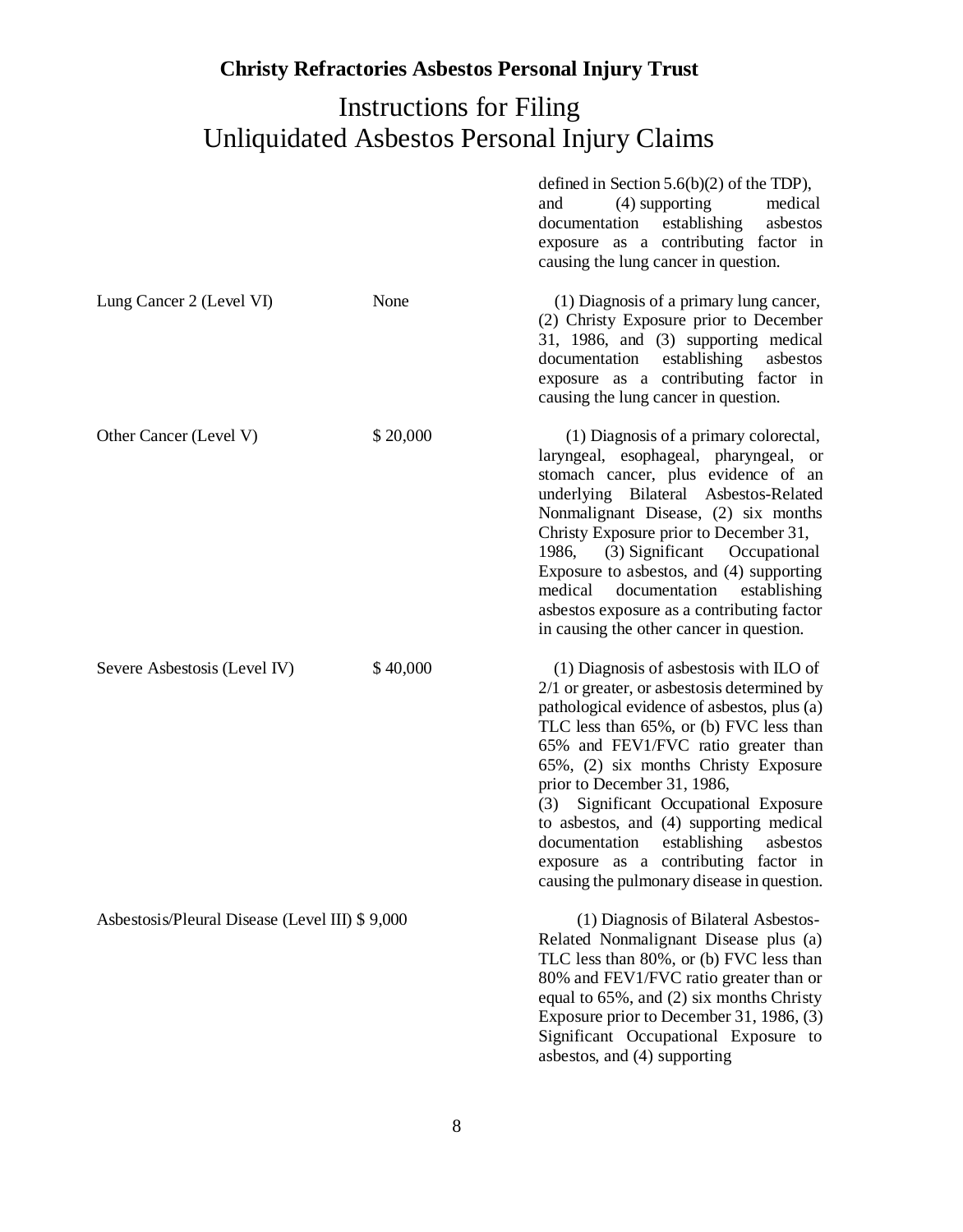## Instructions for Filing Unliquidated Asbestos Personal Injury Claims

|                                                                    |         | medical<br>documentation<br>establishing<br>asbestos exposure as a contributing factor<br>in causing the pulmonary disease in<br>question.                                                                       |
|--------------------------------------------------------------------|---------|------------------------------------------------------------------------------------------------------------------------------------------------------------------------------------------------------------------|
| Asbestosis/Pleural Disease (Level II)                              | \$4,000 | (1) Diagnosis of a Bilateral Asbestos-<br>Related Nonmalignant Disease, (2) six<br>months Christy Exposure prior to<br>December 31, 1986, and (3) five years<br>cumulative occupational exposure to<br>asbestos. |
| <b>Other Asbestos Disease</b><br>(Level I - Cash Discount Payment) | \$250   | (1) Diagnosis of a Bilateral Asbestos-<br>Related Nonmalignant Disease or an<br>asbestos-related malignancy other than<br>mesothelioma, and (2) Christy Exposure<br>prior to December 31, 1986.                  |

#### *Medical Evidence*

In general, all diagnoses of a Disease Level shall be accompanied by either (i) a statement by the physician providing the diagnosis that at least 10 years have elapsed between the date of first exposure to asbestos or asbestos-containing products and the diagnosis, or (ii) a history of the injured party's exposure sufficient to establish a 10-year latency period. Medical records supporting the claimed Disease Level must be submitted with the Claim Form.

For further details regarding medical evidence required for a valid claim, see Section 5.6(a) of the TDP.

#### *Exposure Evidence*

In general, to meet the presumptive exposure requirements for Expedited Review, the claimant must show:

- For all Disease Levels, Christy Exposure (as described below and as set forth in the TDP).
- For Disease Level II, six months Christy Exposure (as described below and as set forth in the TDP), plus five years cumulative occupational asbestos exposure.
- For Disease Levels III, IV, V or VII, six months Christy Exposure prior to December 31, 1986, plus Significant Occupational Exposure (as described below and as set forth in the TDP) to asbestos.

If the claimant cannot meet the relevant presumptive exposure requirements for a Disease Level eligible for Expedited Review, the claimant may seek Individual Review. For further details regarding exposure evidence required for a valid claim, see Section 5.6(b) of the TDP.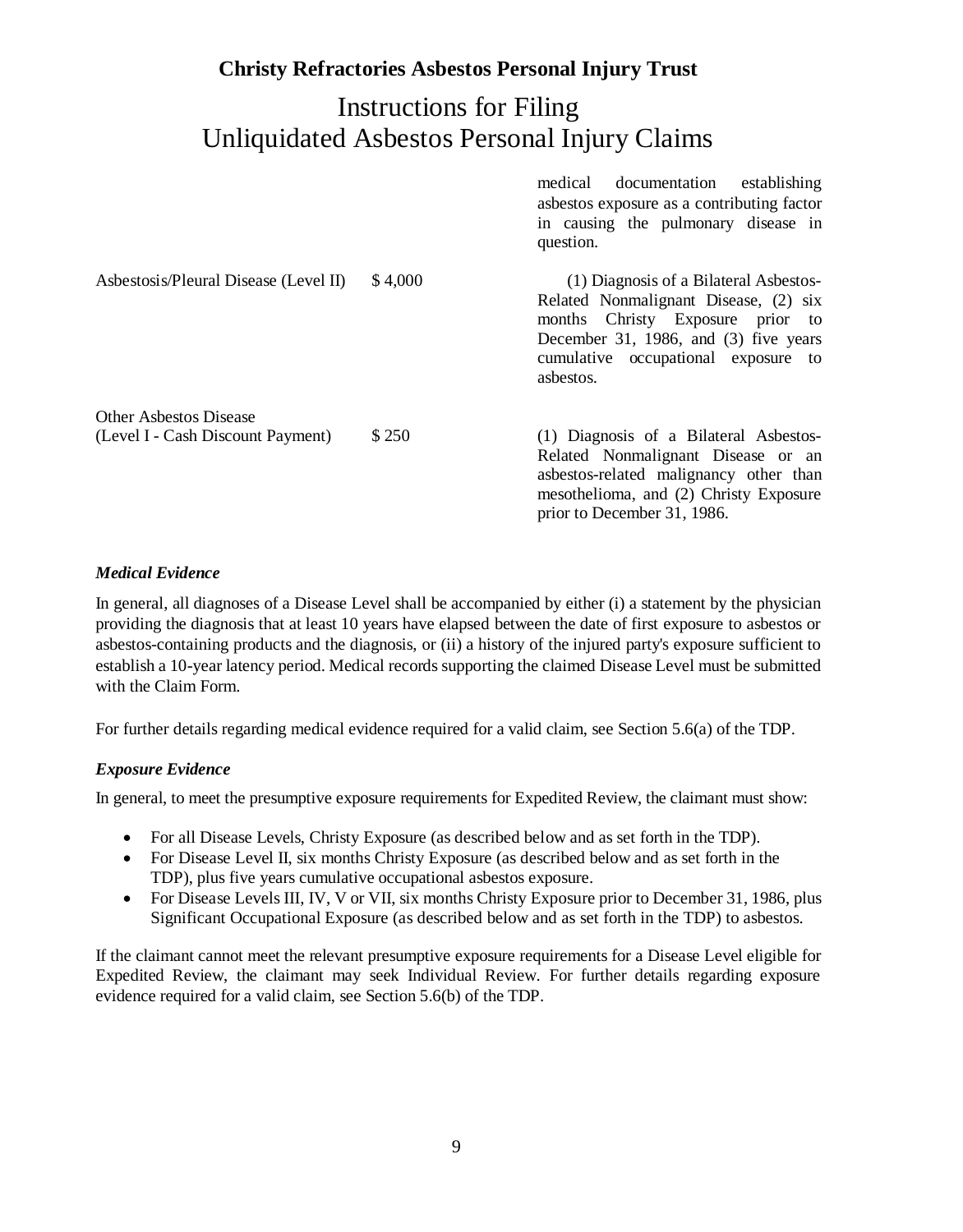# Instructions for Filing Unliquidated Asbestos Personal Injury Claims

#### *Christy Exposure*

See Section 5.6(b)(3) of the TDP for the required showing of Christy Exposure.

The Claim Form requires the claimant to list the occupation and industry in which the injured party worked at the time the Christy Exposure occurred. If signed by the injured party, execution of a fully completed Claim Form under penalty of perjury will be accepted as evidence of exposure for purposes of Section 5.6(b)(3) of the TDP. See Claim Form, Part 11.

#### *Significant Occupational Exposure*

Claims submitted for Disease Levels III, IV, V or VII must demonstrate Significant Occupational Exposure in order to meet the presumptive exposure requirements for Expedited Review. See Section 5.6(b)(2) of the TDP for the required showing of Significant Occupational Exposure.

## *Section 4: How will I receive payment if I have a valid claim?*

Once a claim is liquidated, it is placed in line for payment. Prior to payment, the Trust will require that the claimant execute a release. The order of payment is based on the date of the receipt of the executed release. Except for holders of Other Asbestos Disease (Disease Level I) claims, the claimant will receive an payment equal to the liquidated value of the claim times the Initial Payment Percentage. See Section 2.3 of the TDP.

If the claimant is represented by an attorney, the payment shall be made to the attorney on behalf of the claimant. If the claimant is not represented by an attorney, the payment will be made directly to the claimant. See the Trust Procedures for an explanation of the Trust's payment procedures.

#### *Payment Percentage*

Except for claims involving Other Asbestos Disease (Disease Level I), all claims are subject to the Payment Percentage. The Payment Percentage is the percentage of the full liquidated value of a claim that claimants will receive from the Trust. The Payment Percentage is calculated based on the Trust's estimate of the number, types and values of present and future claims and the value and liquidity of the Trust's assets after considering the Trust's operating expenses. The Initial Payment Percentage is 11%. Applying this Payment Percentage, claimants with valid claims that are liquidated at the Scheduled Values could expect cumulative payments in the following amounts:

| <b>Disease Level</b>      | <b>Scheduled Value</b> | <b>Payment Amount</b> |
|---------------------------|------------------------|-----------------------|
| Mesothelioma (Level VIII) | \$90,000               | \$9,900.00            |
| Lung Cancer 1 (Level VII) | \$40,000               | \$4,400.00            |
| Lung Cancer 2 (Level VI)  | None                   | Variable              |